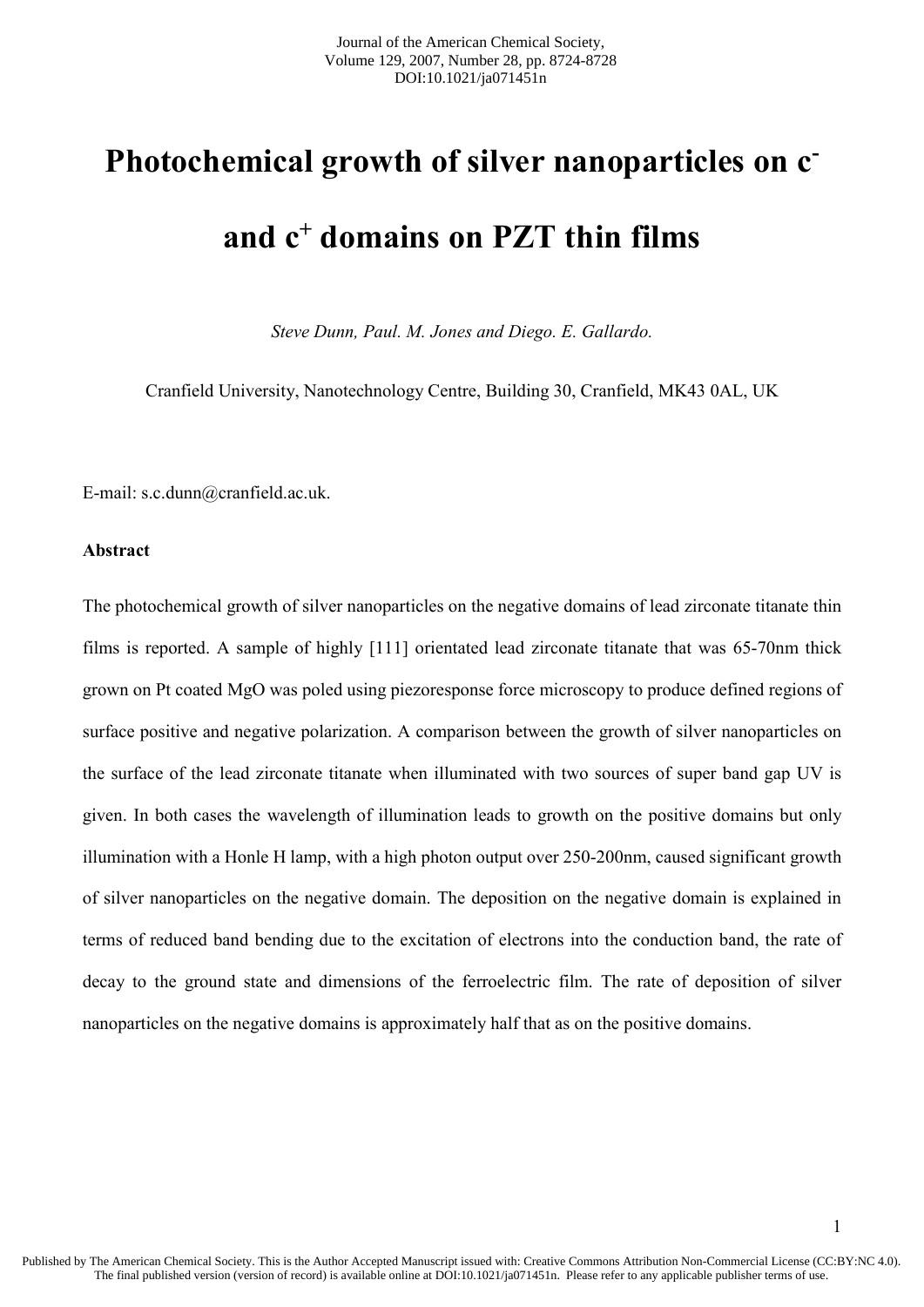## **Introduction**

There has been growing interest in processes that can be used to provide control of the development of nanostructures that are both highly defined and well controlled. One such technique that has been showing increased promise in the past 2-3 years is that of ferroelectric lithography. Ferroelectric lithography has been shown to produce nanostructures that have a variety of potential uses of such as interconnects in nanoelectronic<sup>1</sup> or microelectronic devices, chemical sensors<sup>2</sup> or labels in biological and other sensing systems<sup>3</sup>. Recently it has been shown that lead zirconate titanate (PZT) can be used to make and release silver nanoparticles of varying sizes<sup>4</sup> and that lithium niobate can be used to produce very high aspect ratio silver nanowires<sup>5</sup>. Where it is possible to reproduce with good fidelity a nanostructure there exists an opportunity to generate a nanolithographic technique. Where this is not possible then there may exist a method of producing interesting or functional nanoparticles on surfaces that can subsequently be removed and used in a useful manner.

When the bulk of a ferroelectric is broken by an interface, such as at the surface or a grain boundary a depolarization field forms. In order to form an energetically stable state there are two possible screening processes; one internal, the other external to the material. The external process can be described as ions or polarizable molecules of opposite sign to the surface charge adsorbing on the surface due to charge attraction. This is described by classic Derjaguin, Landau, Verwey, Overbeek (DLVO) theory and is the Stern layer associated with charged surfaces. Internal screening takes the form of a charge depletion region forming due to band bending when in close proximity to the interface. The polarization of the surface of the ferroelectric is dependant on the orientation of the ferroelectric domain due to the dipole developed in the distorted crystal lattice. In positive domains the surface charge will be negative and in negative domains it will be positive.

It has been stated that lead based ferroelectrics such as PZT can be thought of as wide bandgap semiconductors<sup>6-7</sup> rather than pure insulators. The work by Kalinin *et al*<sup>8</sup> and Giocondi *et al*<sup>9</sup> show that the band bending due to the ferroelectric nature of the material has a major impact on the nature of the photochemical reactions that take place on the surface. It is possible to discuss the processes taking place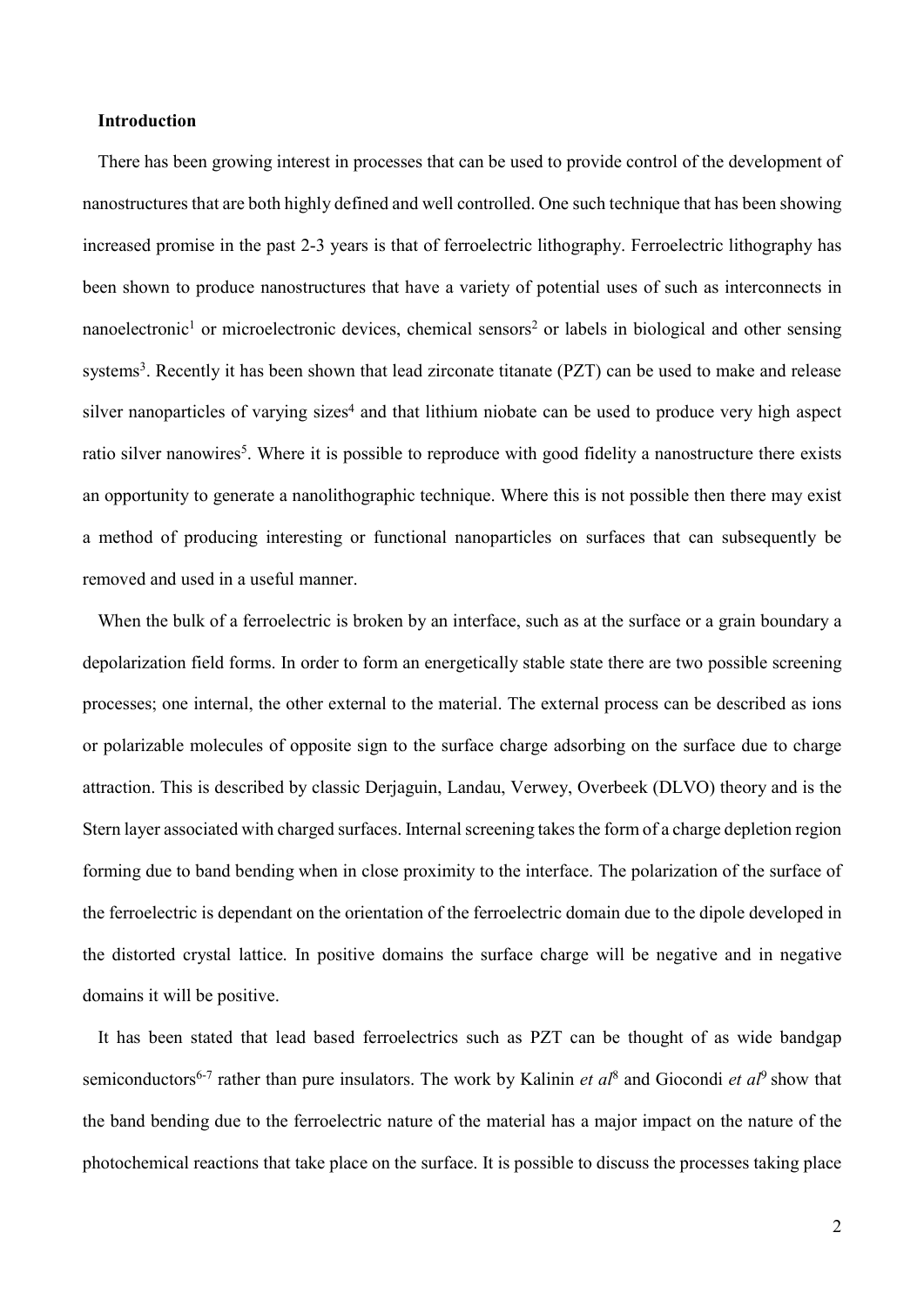at the surface interface using common semiconductor terminology<sup>7</sup>. There is, however, one major addition that must be considered and that is the domain dependant polarization effects. Ferroelectric materials such as PZT have a macroscopic polarization that induces the accumulation of charges at the surfaces. In positive domains, a positive charge is present at the surface of the material. This surface charge is screened by external and internal mechanisms. The internal mechanism consists in the formation of a negative space-charge region below the surface. This creates an internal electric field that bends the energy bands near the surface of the material. The external mechanism consists in the adsorption of foreign negatively charged molecules at the surface. In negative domains the opposite reactions occur, and the adsorbed molecules are positively charged. In both types of domain, the polarization field is cancelled at equilibrium by the screening mechanisms.

When the ferroelectric is exposed to high energy ultraviolet light, electron-hole pairs are formed<sup>10</sup> and driven apart by the internal electric fields at the space-charge regions. Mobile electrons are then forced to migrate to the surface of positive domains<sup>11</sup> and towards the bulk in negative domains.

If a positive domain is immersed in a metal salt solution such as AgNO<sub>3</sub> and exposed to ultraviolet light, the accumulated electrons below the surface can react with the  $Ag^+$  cations in solution. The  $Ag^+$  ions are reduced to form metal atoms that are adsorbed on the ferroelectric surface. Giocondi *et al*<sup>9</sup> pointed out that the adsorption of the Ag onto the surface cannot be ion polarization dependant as the Ag<sup>+</sup> ions and the surface of the ferroelectric  $c^+$  domain are both positive. This means that the ion should be repelled if the process was polarity driven. The successful formation of the silver clusters supports the theories of Zhu and Kalinin. These results are further supported by the work of Dunn *et al*<sup>12</sup>, who have shown that it is possible to selectively absorb biological molecules onto the surface of a ferroelectric and that the screening layer at the surface influences the deposition process.

#### **Experimental Methods**

PZT films were made using sol-gel processing. The sol was then spin coated onto a prepared substrate, which in our case was 100nm of Pt sputtered onto [100] MgO. The sample was 1cm<sup>2</sup>. The films exhibited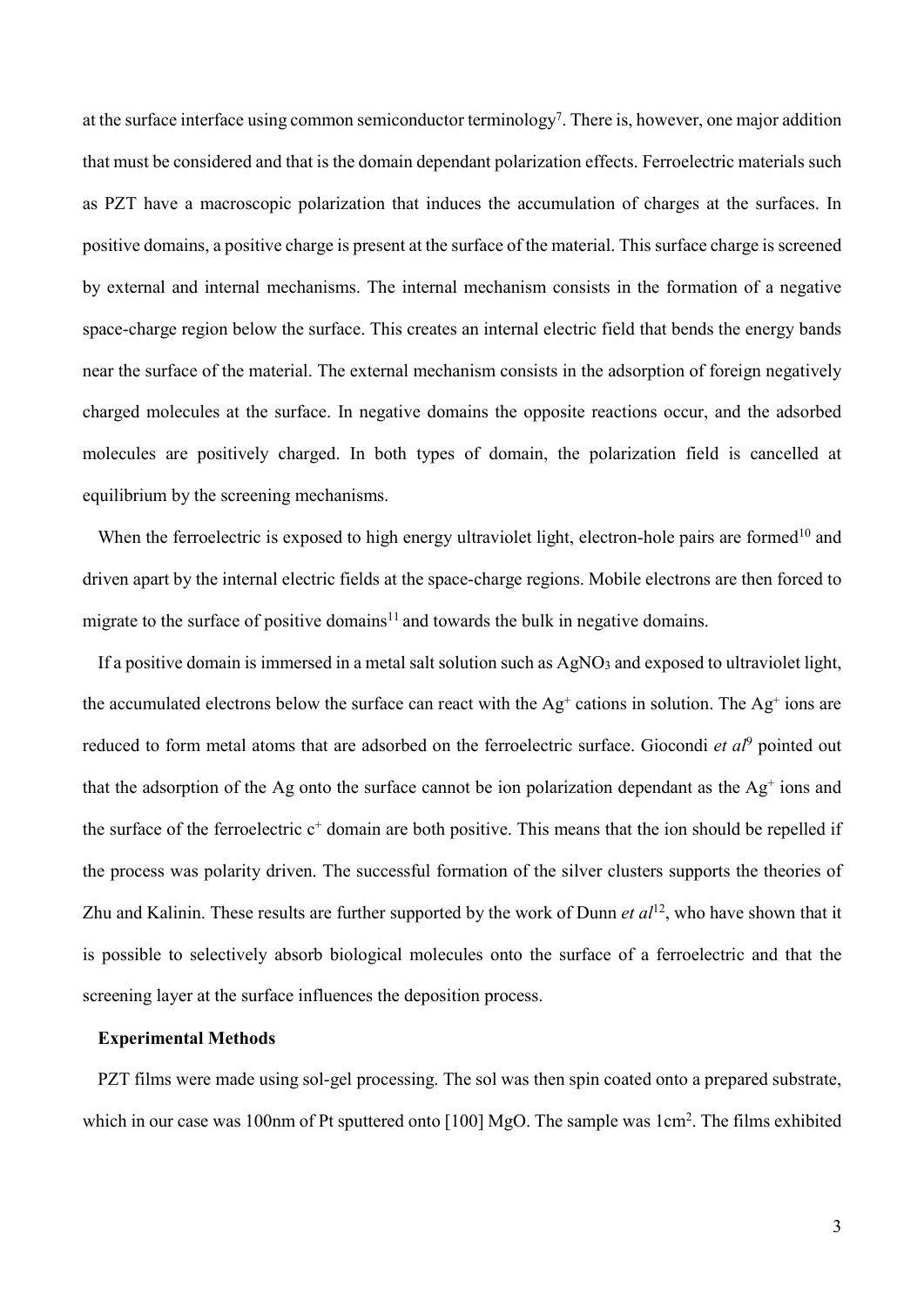good [111] orientation as determined by X-ray diffraction (XRD) and consisted of discrete 70-100nm grains with a random domain orientation, as determined by Piezo Force Microscopy (PFM).

PFM was performed using a modified DI 3000 Atomic Force Microscope (AFM) system, the base electrode of the sample was connected to the ground of a signal generator and the conductive cantilever connected to the signal output. The signal generator was set to 18 kHz at  $3V_{\text{pk-pk}}$ . In order to avoid running the tip bias signals though the AFM a cantilever holder was modified to accept a direct connection to the tip via a trailing wire. The output of the AFM was run though a lock-in amplifier which was then passed back to the AFM for processing. The cantilevers used were platinum iridium coated and had a spring constant of k=1-5 N/m. Poling of the samples was undertaken by connecting the sample base electrode and conductive cantilever to a DC power supply set at 10V. For positive domains the tip was connected to the negative and the base to the positive power supply terminals and for negative domains they were switched.

The samples were imaged using a Philips XL30 SFEG scanning electron microscope (SEM) in high resolution mode and the beam energy was set at 20keV and the aperture to 3. The samples were fixed to a holder by carbon tape and electrodag used to ground the sample base electrode to the holder.

Fresh solutions of 0.01M AgNO<sub>3</sub> were prepared by dissolving the required mass of silver nitrate (Aldrich 99.99%) in distilled water. The solution was used as is and the pH was not adjusted. A single drop of approximately 25µl of solution was placed onto the PZT surface which was then placed into a 'black out' box containing the lamp for irradiation. Inside the box the sample was placed onto a peltier device that kept the substrate temperature to that of room temperature. The two lamps used were supplied by Honle and are the Honle F 400W lamp and Honle H 400W lamp. The lamp sits directly above the sample and the radiation intensity at the sample is approximately 21mW. The 'black out' box is fitted with fans to reduce the temperature in the box which never exceeds room temperature plus 10°C. Irradiation periods of 20 to 30 minutes were used during the investigation within experimental conditions there was no loss of volume for the solution.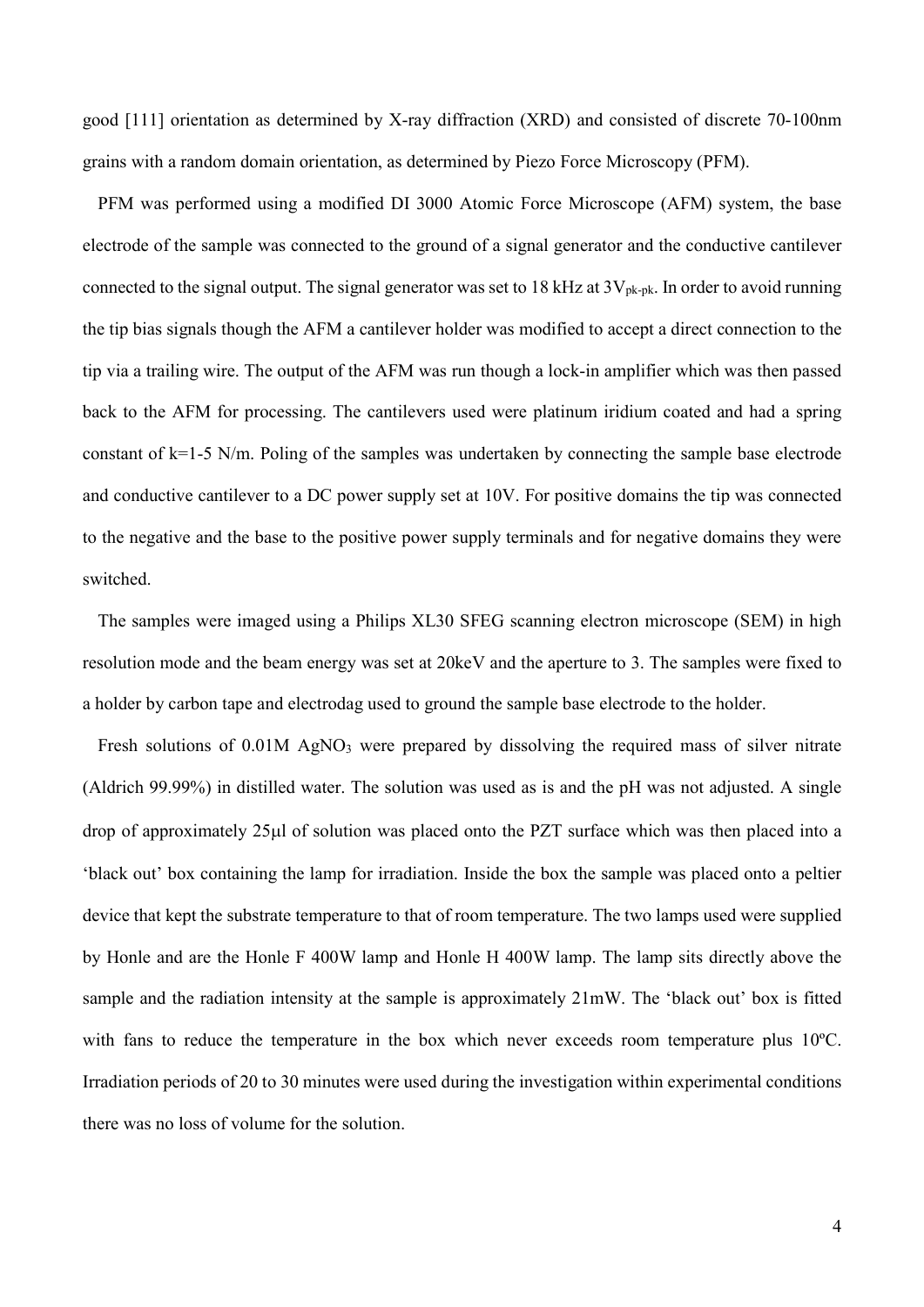#### **Results and Discussion**

The films exhibited good [111] orientation as determined by XRD and consisted of discrete 70-100nm grains with a random domain orientation, as determined by PFM.

In this work we have used highly textured PZT films with the composition  $PbZr_{0.3}Ti_{0.7}O_3$  known as PZT 30:70 grown on a substrate of Pt coated MgO. The PZT films grow as 90-100nm diameter columns and are highly [111] orientated<sup>13</sup>. A single layer of PZT was deposited using a spin coating technique from fresh PZT sol-gel and was shown to be between 65 and 70nm thick. The sample was processed according to previously published work<sup>13</sup>. The sample exhibited good ferroelectric properties<sup>14</sup> capable of sustaining a PFM written domain pattern and demonstrating a hysteresis loop and other properties associated with PZT. The native PZT shows a random orientation of domains across the surface. In this work the PZT was poled using PFM<sup>15</sup> to produce a series of positively and negatively charged surface regions in the form of a series of boxes.



Figure 1. Wavelength of illumination from (left) the H lamp and (right) the F lamp. The darker regions in the chart show the energy above 4.5eV, while the whole chart shows the excitation given to the sample above the band gap of 3.4eV.

A drop (approximately 25<sub>ul</sub>) of freshly made  $AgNO<sub>3</sub>$  solution was placed onto the surface of the PZT film. The sample was then irradiated with either a Honle 400W Hg lamp (H lamp) or a Honle 400W Fe doped Hg lamp (F lamp), both lamps delivering 21mW at the sample surface, for 20 minutes. Figure 1, indicating the emission spectra for the lamps used, shows that there is a significant increase in flux of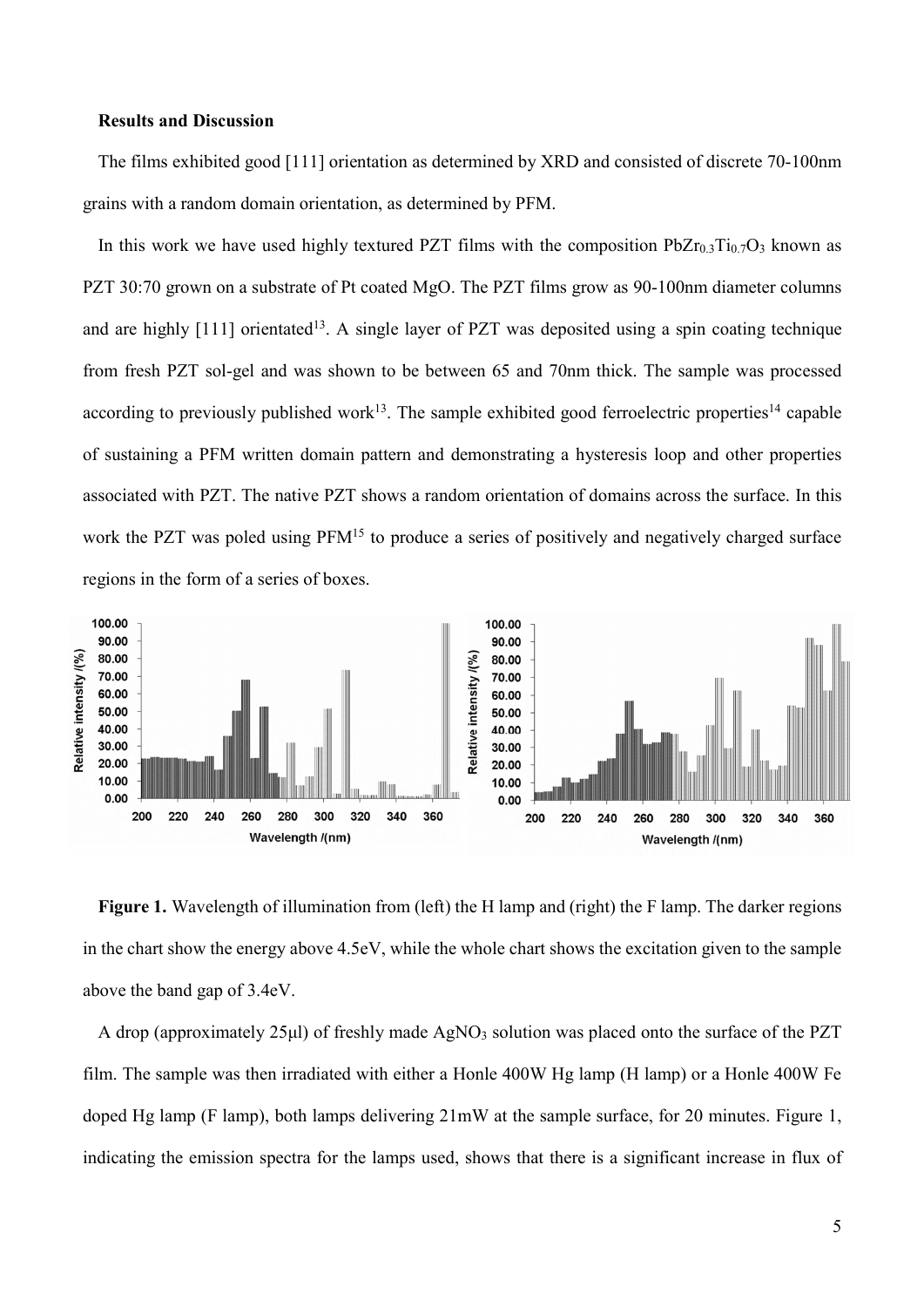photons that are significantly above the band gap energy (3.4eV) for PZT from the H lamp when compared to the F lamp. A comparison with standard emission spectra from Hg-Xe lamps shows that there is a significant increase in emission at short wavelengths from the lamps used in these experiments over those previously reported. We have chosen to use the value of the band gap derived by Pandey *et al*<sup>16</sup> of 3.4eV, as the processing conditions used for the film most closely matches the films that we have been investigating. Furthermore the value of 3.4eV closely matches that given in an earlier paper by Scott<sup>17</sup> and with the growing body of published material on the subject. Kalinin *et al*<sup>18</sup> has reported that irradiation with energies greater than 4.5eV is required for the growth of silver nanoclusters on PZT. Although no composition data was given in the Kalinin paper the material was processed in a similar manner to that used in the series of experiments reported here. Therefore we assume that only energy above 4.5eV is going to drive the photochemical reaction. This gives an additional 1.1eV of energy over the band gap for the PZT as a requirement for the growth of silver nanoclusters.

The results of the irradiation on the patterning of the PZT with silver nanoclusters can be seen in Figure 2. The result of deposition of silver on the positive domain with no deposition on the negative domain as shown in Figure 2b is as expected. Irradiation with the F lamp has produced electron-hole pairs and as previously reported8-9 initiated growth of the silver on the PZT surface. What is more surprising is the result shown in Figure 2a where the PZT has been irradiated with the more energetic H lamp. This image shows the surface of the PZT is fully decorated on both the positive and negative domains as well as across the boundary between the domains. There is a clear demarcation between the two areas and the clusters of silver that have grown are approximately twice as large on the positive domain area than the negative region. An additional observation was that after irradiation, with both lamps, there a number of small gas bubbles on the surface of the PZT under the area of the larger silver nitrate bubble. We believe these are the oxidation products of the REDOX reaction and could consist of a number of gaseous products. These bubbles of gas that have formed are not dissolved oxygen coming out of solution as a drop of silver nitrate solution left for 60 minutes without irradiation showed no such bubbles.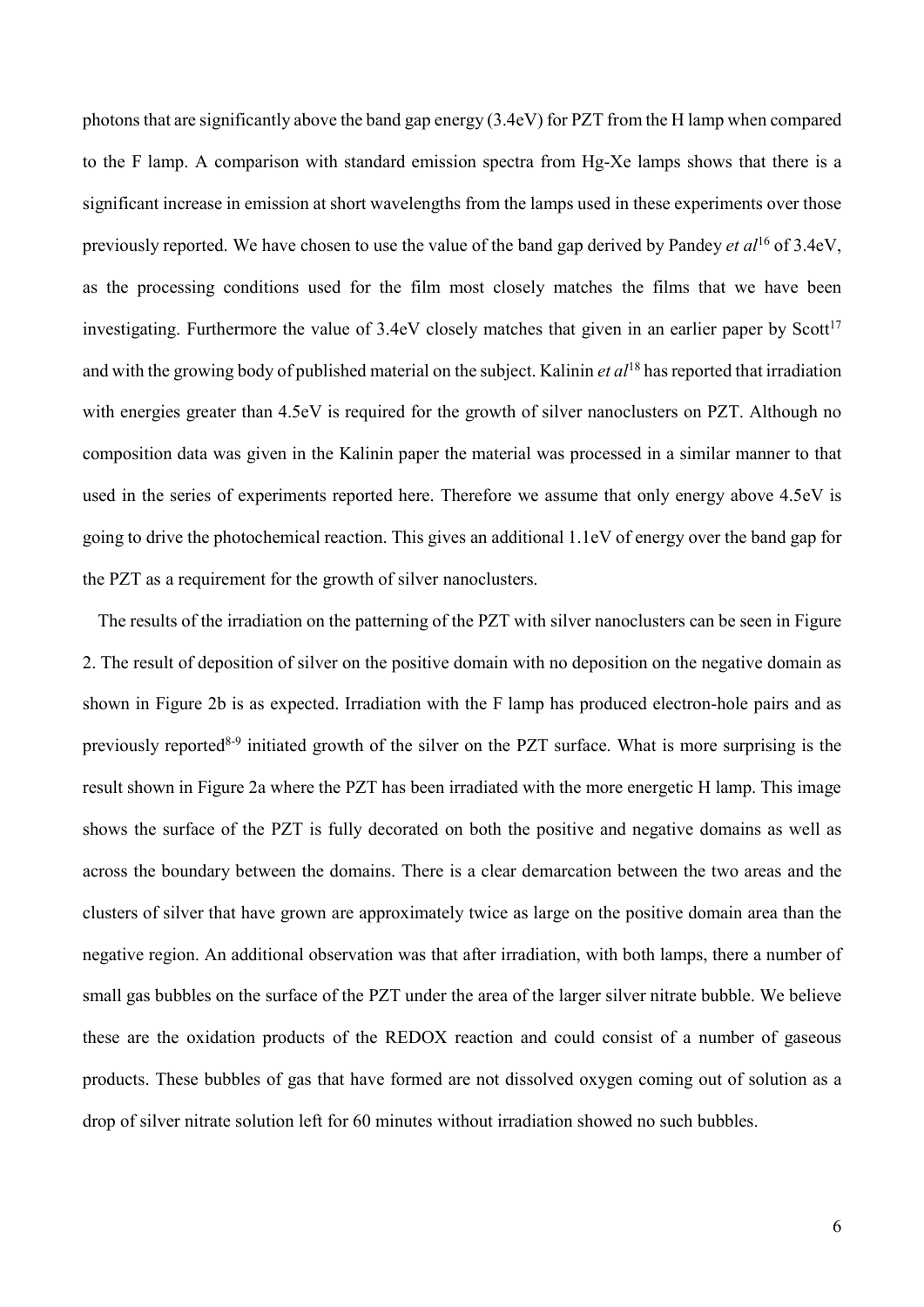Figure 2(b) shows a clear demarcation in growth of silver between the positive and negative domains. However, there are some small regions where additional silver has grown on the unfavored domain, and the line between the domains is, in some areas, poorly defined. There are number of possible explanations for this. The first is that the film was not completely poled through the PFM poling and there exist a number of discrete domains within the poled area that are still of a c+ orientation. The second is that stray field from the AFM tip during poling can interact with some the domains within grains and could preferentially pole these domains. This effect of field spreading and preferential poling would have the effect of slightly delineating the c- and c+ boundary.

The only difference between the two results shown in Figure 2 is the energy distribution of irradiation that was driving the photochemical reaction. Using the models proposed by Pintilie *et al*19-20 and the work of Yang *et al*<sup>21</sup> and Scott<sup>17</sup> it is possible to develop a band model for the PZT/Ag<sup>+</sup> system, shown in Fig 3(a and e) for a non-illuminated system at a positive and negative domain. In this diagram we assume that the PZT is weakly p-doped<sup>17</sup> so the Fermi level is shifted accordingly and that the  $V_{bi}$  is not symmetrical with the bias being larger at the positive domain. The diagram shows the surfaces of PZT sample immersed in a solution of Ag<sup>+</sup>. In the 'dark' state there is significant bending of the bands due to the space-charge regions. There is some discrepancy as to the degree of bending of the bands in PZT due to the spontaneous polarization of the material. Early work from Scott<sup>17</sup> shows that the bending of the bands is 0.5eV, with recent work from Yang *et al*<sup>21</sup> showing that the bending of the bands is in the order of 1eV. The differences in these published results could result from the additional bending due to surface absorbates in the Yang work. As our sample is immersed in a strongly ionic solution we will use the bending of 1eV that was recently published.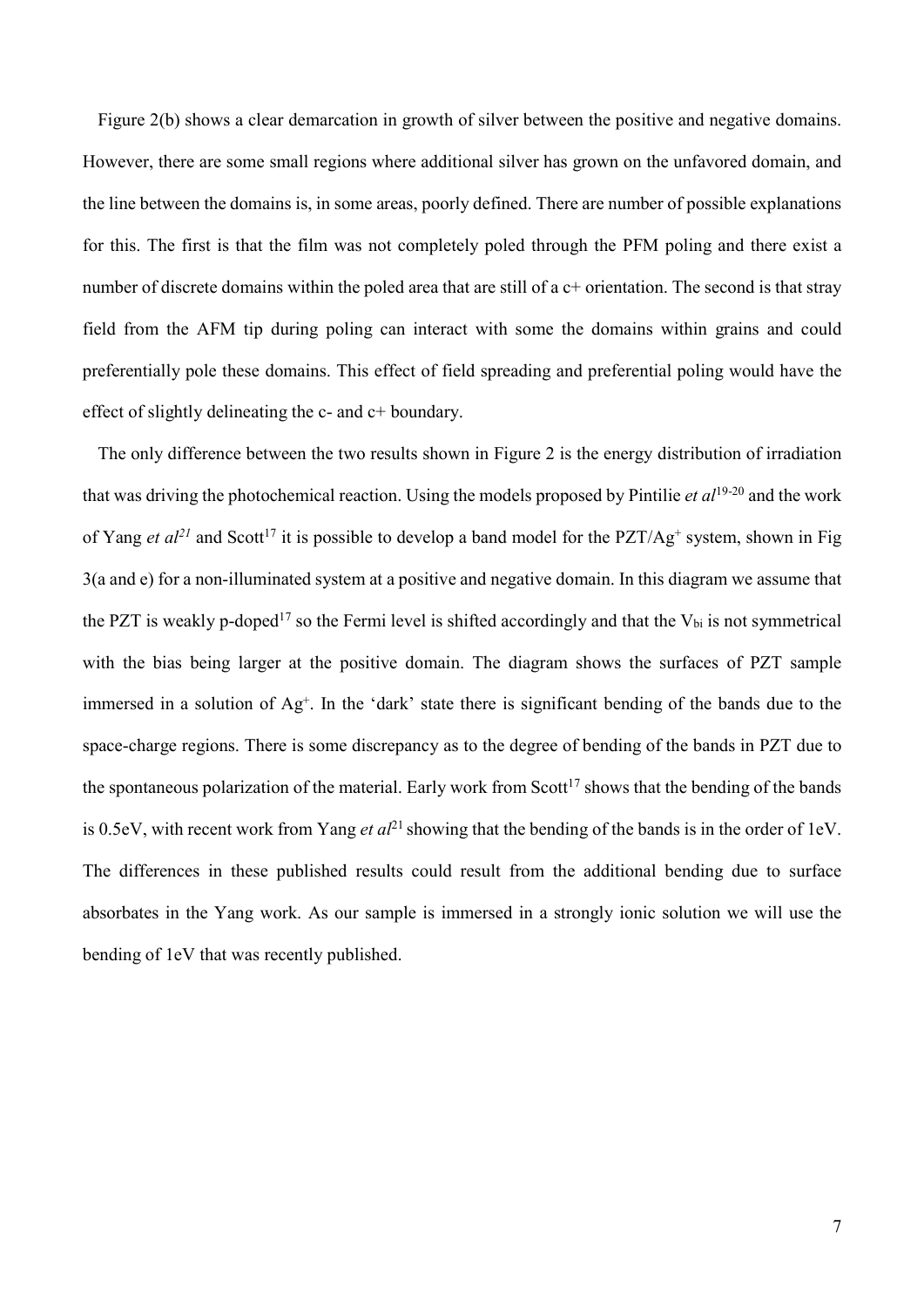

**Figure 2.** Growth of Ag nanoclusters on the surface of the PZT. In (a) the silver has grown on both the  $c^+$ 

and c- domains after illumination with the H lamp, while in (b) the F lamp has induced growth only on the  $c^+$  domains.

Upon illumination with irradiation of energy above the band gap, electron-hole pairs are formed which causes a restructuring of the conduction and valance band bending<sup>22</sup>. The resultant electrons and holes then migrate to the most energetically favored position in the system where they can accumulate, decay to the ground state or take part in a chemical reaction. In standard situations irradiation with increasingly short wavelength light produces an exponential increase in the amount of electron-hole pairs that are formed, as the density of states increases with depth into the valence band. The results of the increase in the number of electron-hole pairs is shown in Figure 3 (b, c and d) and Figure 3 (e, f and g). A possible explanation as to the requirement of an additional 1.1eV for photoreduction of silver to occur may come from the shape of the density of states of PZT and the nature of absorbed materials on the surface. The plot of the density of states<sup>23</sup> shows that a significant number of electrons are not accessible until energy of approximately 0.5eV deeper than the top of the valence band is being delivered to the PZT. At this energy a significant increase in number of electrons available for excitation into the conduction band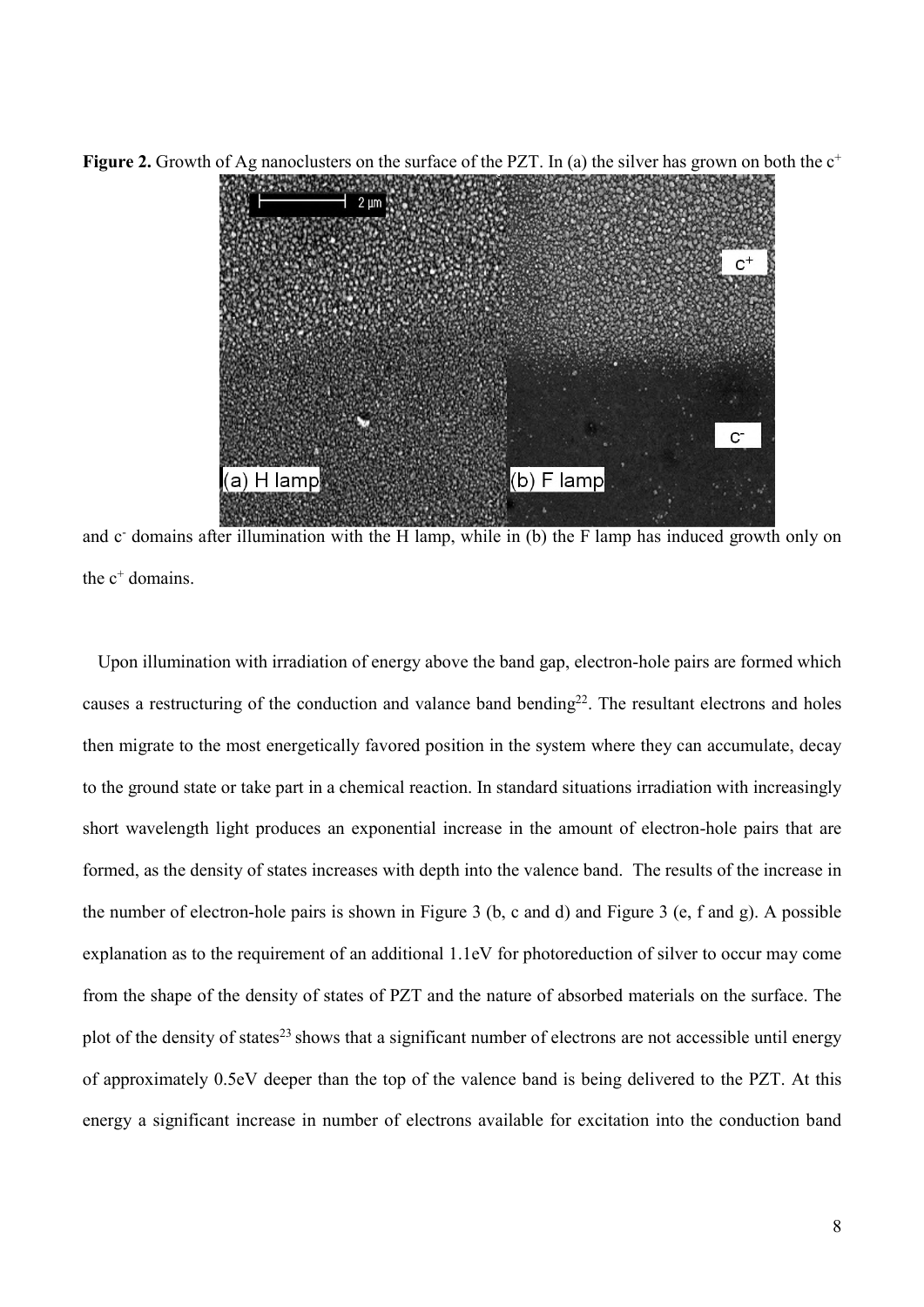occurs. This means that it is not until the photons have energy equal to the band gap energy plus 0.5eV that a significant amount of carriers will be generated.



**Figure 3.** The band structure for PZT in contact with a silver nitrate solution showing the position of the reduction potential for the silver cation in relation to that of a the standard hydrogen potential. (a) shows the system without any illumination.(b) and (e) shows the impact of irradiation with light of wavelength just above the band gap for the both the positive and negative domain, here a small number of electron-hole pairs are formed and very slight band restructuring occurs. (c) to (d) and (f) to (g) show the effect of increasing the energy of illumination on the sample and show the increased number of carriers formed and the impact on the band structure. (h) shows the impact when the material thickness approaches  $\sim$  2x the depletion region in the ferroelectric.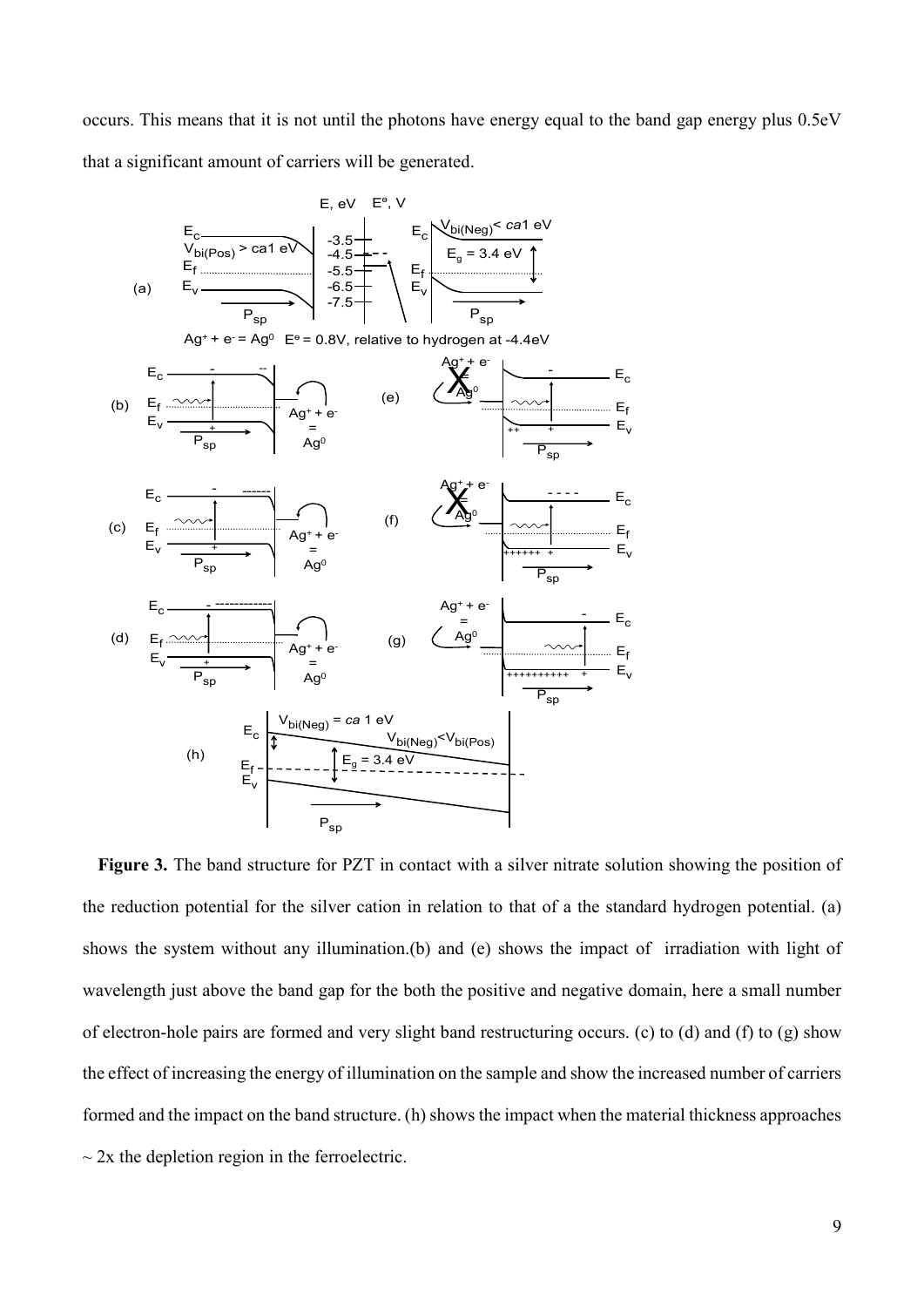When the rate of photo-generation of carriers is high enough, the energy bands are altered by the presence of excess carriers. These excess carriers tend to accumulate in the corresponding space-charge regions (electrons in positive domains and holes in negative domains). These additional carriers reduce the width of the space–charge regions, and consequently the band bending.

As it is shown, Figure 3 (a –g) is not the complete picture for a sample of PZT covered in a solution of silver nitrate, as a Stern layer of absorbed ions/species has been omitted. This layer in the case of a positive domain, where reduction of metal salts has previously been reported, is negative in nature and is sufficiently tightly bound to impact on the absorption of large biological species<sup>12</sup>. We can therefore assume that it is not until the Stern layer has been disturbed and silver cations can access the surface that a reaction will occur. This event will happen when the PZT sub-surface has sufficient (in the case of positive domain) negative charges to disrupt the Stern layer. As pointed out before, large numbers of electron-hole pairs will not be formed until energy greater than 1eV over the band gap is being used in the illumination. The presence of the Stern layer and large band gap with few available electrons explains why no reaction occurs spontaneously.

For the case of negative domains the barrier to electron reaction with the silver cation stems from the electron depleted region of the surface. The negative polarization charge on the surface of the PZT effectively repels any electrons in the conduction band, and inhibits the reaction. However, as described above the generation of electron-hole pairs reduces the width of the electron depletion region and increases the band bending near the surface. At this stage electrons can tunnel across the negatively charge surface and react with positive ions on the other side to generate  $Ag<sup>0</sup>$ .

This mechanism is favoured by the process of absorbed positively charged species at the other side of the interface. In the case examined here that would be silver cations. This may go some way to explaining why there is a difference in the rate of production of silver shown between the positive and negative domain. The surfacial electric field force the electrons in the conduction band to move towards the bulk, but under very high energy irradiation they 'spill' towards the surface. There they can tunnel through the barrier and reduce the silver cations. In positive domains electrons simply fall into a more favourable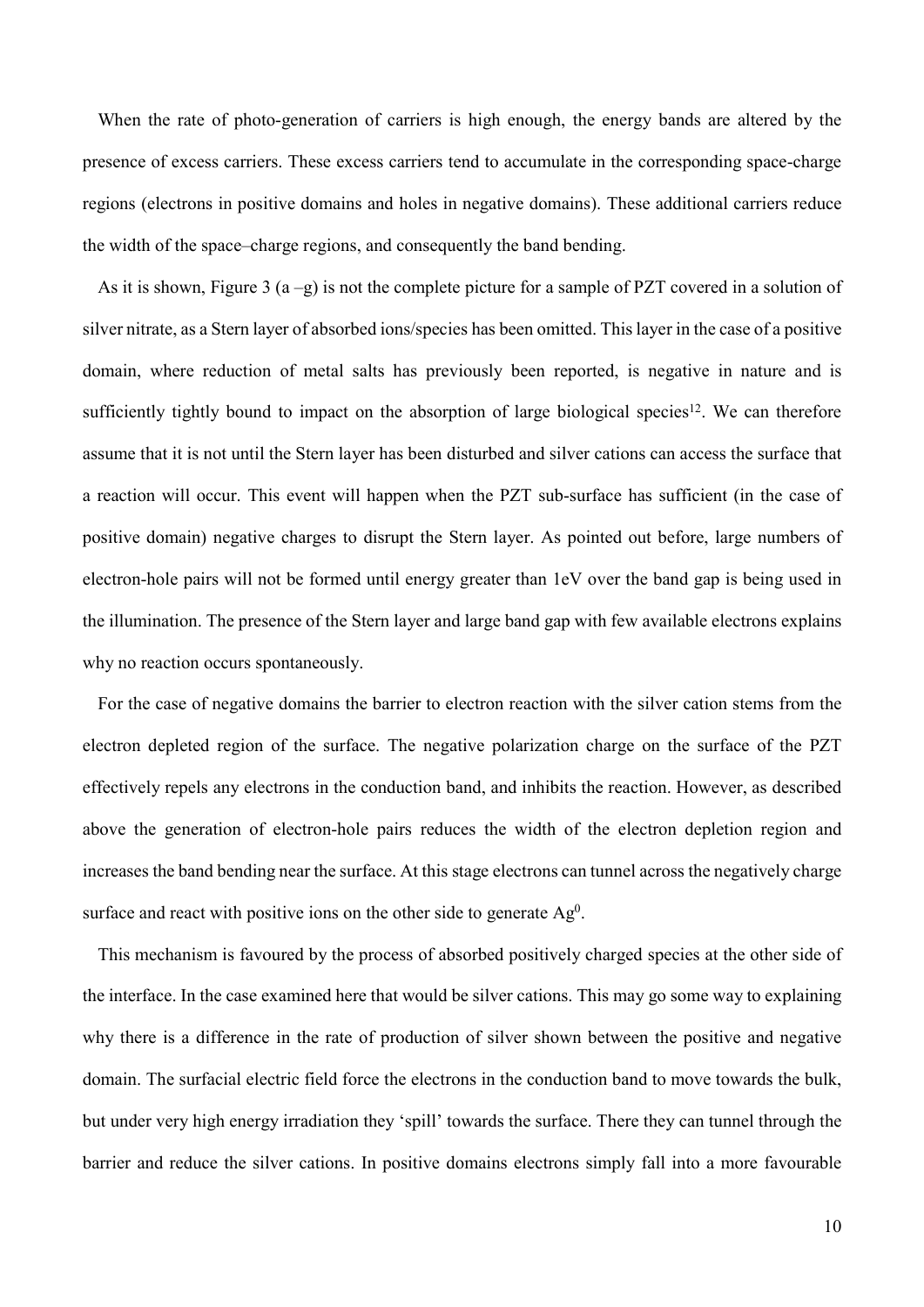energy state. The difference in probabilities of these events would explain the difference in the observed reaction rate.

There is a further peculiarity of the system that was investigated, and lies in the thickness of the sample, which was only 65-70nm. PZT is known to be a wide band gap semiconductor; this implies that there are not a significant number of carriers available in the system. A low number of carriers implies that the space-charge regions go deeper into the material, which has recently been experimentally derived and ranges from 3 to 30nm<sup>20</sup>, and the band bending in the PZT will exist at a significant distance into the material. At the composition range used in this work the average depth of the interface thickness was 22.6 nm. The impact of the depth of the space charge layer into the bulk of the ceramic when the ceramic material is very thin (thickness of material  $\approx 2$  x space-charge region) is shown in Figure 3(h), which resembles the band diagram of an insulator under an external electric field. In our sample it seems likely that we are some where between the diagram shown in Figure  $3(h)$  and that presented in Figure  $3(a-g)$ . The illumination of such a thin sample by light of sufficiently high energy will again cause electron-hole pair formation. These injected carriers will start to reduce the depth of the space-charge region and the bending of the bands in the PZT. Upon irradiation with increasingly high energy radiation the bands will start to flatten and eventually we will see a situation as described above where electrons are available for reaction on both surfaces.

## **Conclusions**

We have shown that it is possible to reduce a metal salt on the hitherto regarded forbidden domain, c. The rate of growth on the  $c$ -domain is approximately half that on the  $c^+$  domain. Growth on the  $c^-$  domain is explained in terms of the energy of light used to excite electron-hole pairs and the resultant impact on the band structure and space charge layer in the PZT. Electrons are able to drop into the favorable energy state causing reduction of the  $Ag<sup>+</sup>$  to  $Ag<sup>0</sup>$  on the positive domain when the Stern layer is sufficiently disturbed due to the excited electrons migrating towards the positive region. Due to the density of states for PZT the energy required for a significant number of electrons to be excited is higher than the band gap energy, this explains the difference between band gap energy and that required for the growth of  $Ag<sup>0</sup>$  on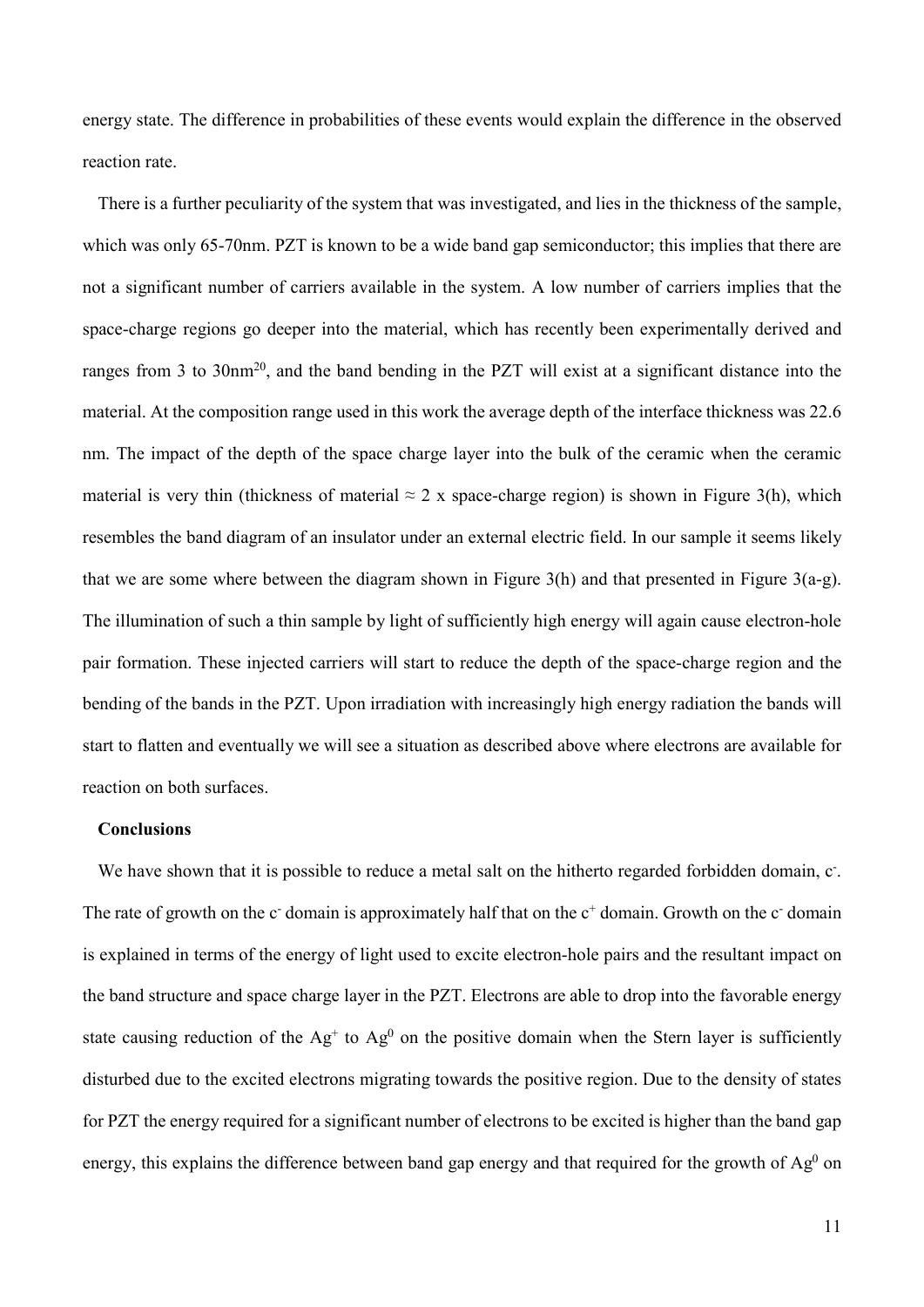the positive domain. At the negative domain the narrowing of the space charge region allows electrons to tunnel and reduce  $Ag^+$  to  $Ag^0$ .

#### **References**

- (1) Wissner-Gross, A. *Nanotech*. **2006**, 17, 4986-4990
- (2) Fan Z.; Liu, J. *Appl. Phys. Lett*. **2005**, 86, 123510-123511
- (3) Salata, O. *J Nanobiotech*. **2004**, 2-3, 3-9
- (4) Jones P. M.; Dunn, S. *Nanotech.* **2007**, 185702-185708
- (5) Hanson, J. N.; Rodriquez, B. J.; Nemanich R. J.; Gruverman, A. *Nanotech*. **2006**, 17, 4946-4949
- (6) Boerasu, I.; Pintilie, L.; Pereira, M.; Vasilevskiy I.; Gomes, M. J. M. *J. Appl. Phys*. **2003**, 93, 4776- 4783
	- (7) Pintilie, L.; Lisca, M.; Alexe, M. *J. Optoelec. Adv. Mater*. **2006**, 8, 7-12
- (8) Kalinin, S. V.; Bonnell, D. A.; Alvarez, T.; Lei, X.; Hu, Z.; Ferris J. H., Zhang Q.; Dunn, S. *Nano Lett.* **2002**, 6, 589-593
	- (9) Giocondi J. L.; Rohrer, G. S. *J. Phys Chem. B* **2001**, 105, 8275-8277
	- (10) Zhu, X. Y. *Annu. Rev. Phys. Chem*. **1994**, 45, 113.
- (11) Kalinin S. V.; Bonnell, D. A. *Nanoscale Phenomena in Ferroelectric Thin Films*, Kluwer Academic Publications, 2004, pp. 182-216.

(12) Dunn, S.; Cullen, D.; Abad-Garcia, E.; Bertoni, C.; Carter, R.; Howorth D.; Whatmore, R*. Appl. Phys. Lett.* **2004**, 85, 3537-3539

- (13) Zhang, Q.; Huang Z.; Whatmore, R. W. *J. Eur. Ceram. Soc*. **1999**, 19, 1417-1421
- (14) Dunn S.; Whatmore, R. W. *J. Eur. Ceram. Soc.* **2002**, 22, 825-833